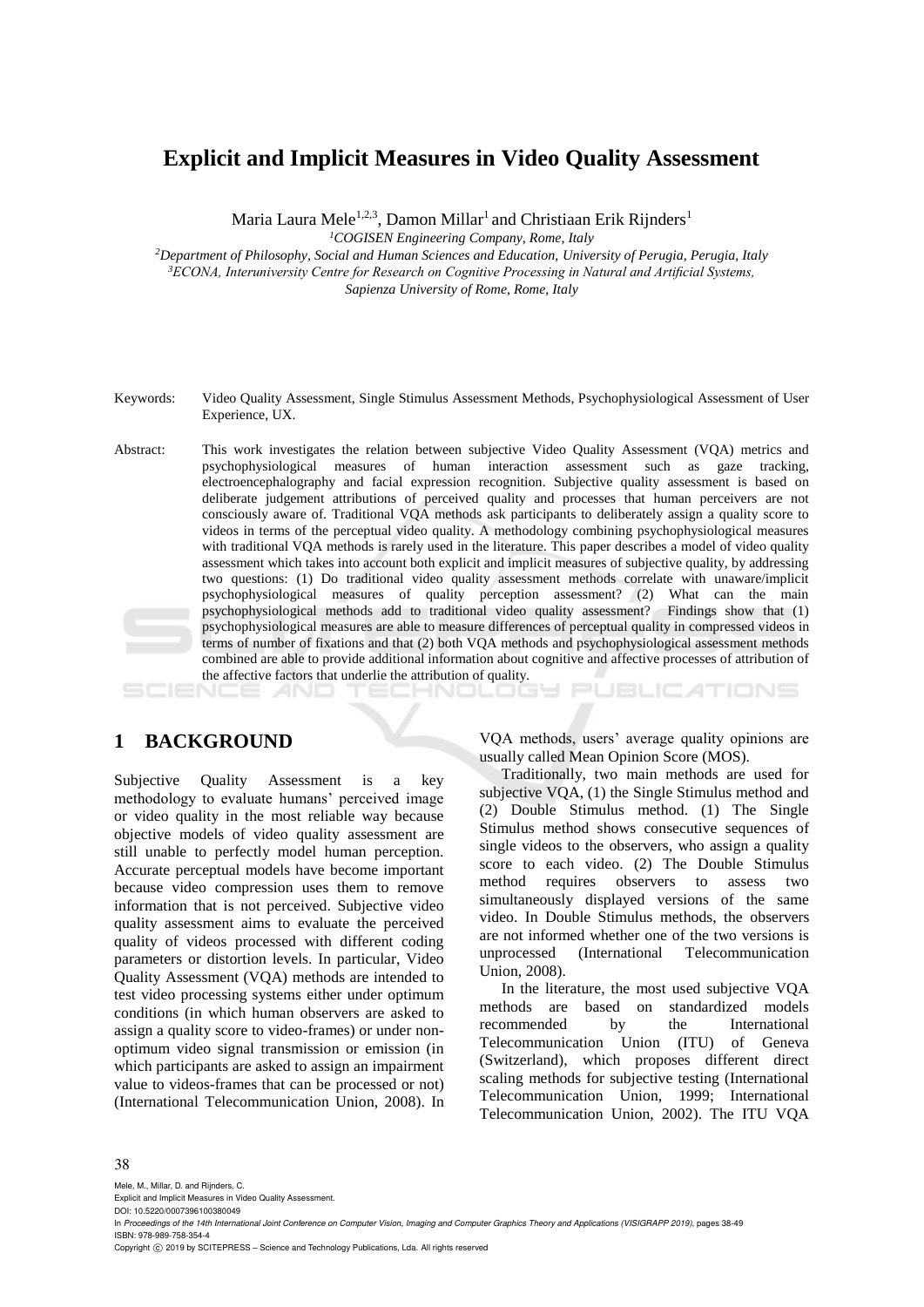methods are widely used in video processing practice. Subjective VQA methods are able to investigate the quality of video signals when averaged over many subjects, however, they have known limitations to take into account. One of the main limitations of subjective VQA methods is that MOS of quality ratings are highly variable across subjects. Subjective MOS are the result of conscious and deliberate cognitive processes of judgement attribution, which is likely to be influenced by different subjective factors such as expectation, biases, or cognitive strategies. Moreover, subjective evaluations can be affected by motivational or emotional factors such as social desirability. As the ITU claims, these known limitations (International Telecommunication Union, 2002) suggest that it may be unwise to place too much weight on a single method (International Telecommunication Union, 2002). Thus, it may be appropriate to consider more complete approaches such as the use of a multiple methods approach (Engelke et al., 2017).

Implicit and not immediately deliberate processes underlying quality perception of visual information are not directly measured by ITU subjective methods. General studies on decision making and quality judgement agree that cognitive phenomena such as workload, distraction, or avoidance/approach, influence the way in which information is transferred and presented to a decision maker (Wickens, 2004; Smith and Mistry, 2009). Previous studies proposed alternative VQA methods based on implicit measurements of psychophysiological activity to quantify perception of video quality with humans. For example, some studies (Antons et al., 2014; Arnau-Gonzalez et al., 2017; Jia et al., 2018; Scholler et al., 2012) investigated the process of human quality assessment of spatially degraded videos by measuring brain activity and/or eye movement parameters. Results showed that the perception of degraded areas of video-frames is related to higher levels of attention with an increase of pupil diameter and a decrease in the proportion of electroencephalographic (EEG) alpha activity (8-12 Hz), which is related to higher cortical activity (Gruzelier, 2014). Moreover, some studies with right-handed subjects discovered that asymmetries in frontal alpha power (Hagemann et al., 2002) occur either when left-frontal alpha increases (usually as a psychophysiological reaction to positive experiences of information processing), or when right-frontal alpha increases (usually as a reaction to negative experiences of information processing). Handedness affects asymmetric hemispheric activation in the

degree to which each hemisphere is engaged. Therefore, magnitude of alpha asymmetry may be different with left-handed subjects (Davidson, 1988).

Using EEG for VQA is particularly useful for studying unconscious changes of perceived quality in time, and it does not require deliberate actions by observers to give any explicit video quality rating (Moldovan et al., 2013). Although these psychophysiological measures have previously been studied individually, this paper attempts to comprehensively study all of them simultaneously.

Image and video quality research has studied the benefits of using eye tracking methodology to measure interest, attention and workload. However, using eye movement measures as a unique method to directly evaluate subjective video quality perception might be susceptible to a main problem: salience maps are robust to compression. In other words, the average gaze position cannot be used to measure quality because salience is invariant to video quality (Albanesi and Amadeo, 2011). Temporal components of gaze such as fixation duration and fixation number are strictly related to decision-making processes, which remains the same regardless of compression. At a higher level, decision-making is known to increase the demand on attention and working memory. To lower the working memory load when it is becoming too demanding, the cognitive system decreases the processing accuracy by increasing the number of fixations and decreasing the fixation duration to compensate for working memory (Orquin and Loose, 2013). Saliency and quality values seem to be both correlated with the fixation duration so that fixations on liked and salient items last longer than fixations on disliked and less-salient parts (Towal et al., 2013; Majaranta, 2011). Based on these findings, fixation quantity and duration seem to form two independent axes providing a measure of the interest and cognitive demand, as figure 1 shows.

Two main methodologies are used in the User Experience (UX) field to measure emotions, (1) selfreports and (2) psychophysiological methods. The self-report methods measure the subjectively and consciously experienced emotions during an interaction, whereas the psychophysiological methods measure continuous emotional reactions and changes in central, autonomic and somatic nervous system (McDuff, 2017). Emotions and affective valence metrics are typically used to evaluate the emotional impact of contextual factors, the content of videos under assessment, or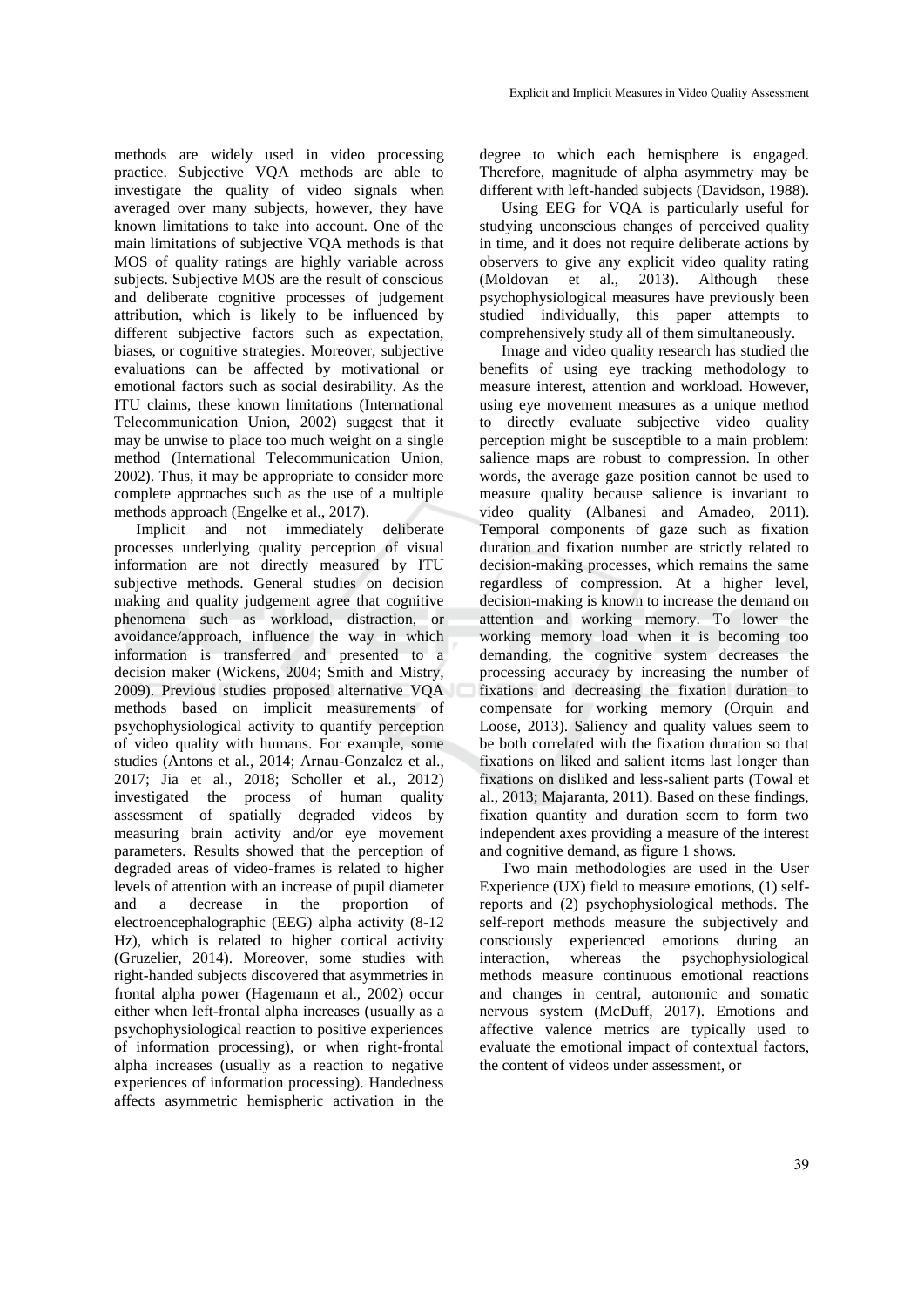

**Fixations due to scene** 

demand

Figure 1: Visually complexity is related to both saliency and demand.

equipment and settings (De Moor et al., 2014; Ketyko et al., 2010; Reiter et al., 2012; Song et al., 2014). A recent work conducted by Msakni and Youssef in 2016 studied the impact of user affective valence/emotion and video content on users' experience of interaction, showing that (i) a bad/good evaluation seems not to be linked to a positive/negative emotion, (ii) visual content affects emotion after a subjective test (Msakni and Youssef, 2016). No study so far uses emotions and valence to evaluate whether differences in video processing affects emotions, in combination with other psychophysiological measures such as EEG or eye tracking.

A recent study by Tauscher and colleagues (Tauscher, 2017) compared user ratings, eye tracking, and EEG to investigate the differences between conscious responses and implicit perception. The work showed marked differences between fixations (eye tracking), consciously ratings of video quality, and neural responses (EEG data), concluding that each modality does not lead to a definitive conclusion if only considered in isolation. On one hand, user ratings methods differ from psychophysiological methods in that brain activity, eye movements or facial expressions are mostly controlled by unaware processes, so they can provide insights on the implicit processes underlying VQA. On the other hand, rating tasks may also involve aware and deliberate decision-making processes. Therefore, explicit measures miss out on implicit unconscious information.

Starting from the consideration that the cognitive processes required by video quality assessment for judging perceived quality are influenced by both implicit and explicit processes, this work focuses on two questions: (1) Do video quality assessment methods based on Mean Opinion Scores (MOS)

relate with psychophysiological implicit measures of user experience such as visual attention, emotions, workload or engagement? (2) What additional information do psychophysiological measures give to traditional video quality assessment methods? The answer to these questions provides a model of video quality assessment that also takes into account implicit measures of subjective quality evaluation.

## **2 METHODOLOGY**

The aim of this work is to investigate the relationship between aware (explicit) judgments of video quality and unaware (implicit) psychophysiological measures of video perception in a traditional Mean Opinion Score based Video Quality Assessment method.

The work applies a Single Stimulus VQA method to evaluate two different compression methods at two different Constant Rate Factors using a validated database that was assessed by the authors in previous studies (Mele et al., 2017a, Mele et al., 2017b; Mele et al., 2018). The Single Stimulus VQA method was arranged and administered by a biometric research software tool that is able to integrate and synchronize presentations, eye tracking, facial expression analysis, and electroencephalography (EEG) in one single platform. **JBLICATIONS** 

### **2.1 Subjective Video Quality Assessment Methods**

This study adopts a Single Stimulus method because it better complies with the home viewing conditions (International Telecommunication Union, 1999). In particular, the method used in this study is called Single Stimulus Continuous Quality Scale (SSCQS) (International Telecommunication Union, 1999), which is a hidden reference subjective VQA method displaying each test distorted video at a time and only once in one session. "Hidden reference" means that the reference high quality videos are randomly shown in the test as a control condition, without warning participants that that they are observing a high-quality video. At the beginning of each session, a brief training sequence of a few videos is introduced. Sequence presentation is randomized in order to ensure that the same video material is never presented twice one after the other. A typical assessment trial consists of an adaptation field, a stimulus field, and a post-exposure field. In the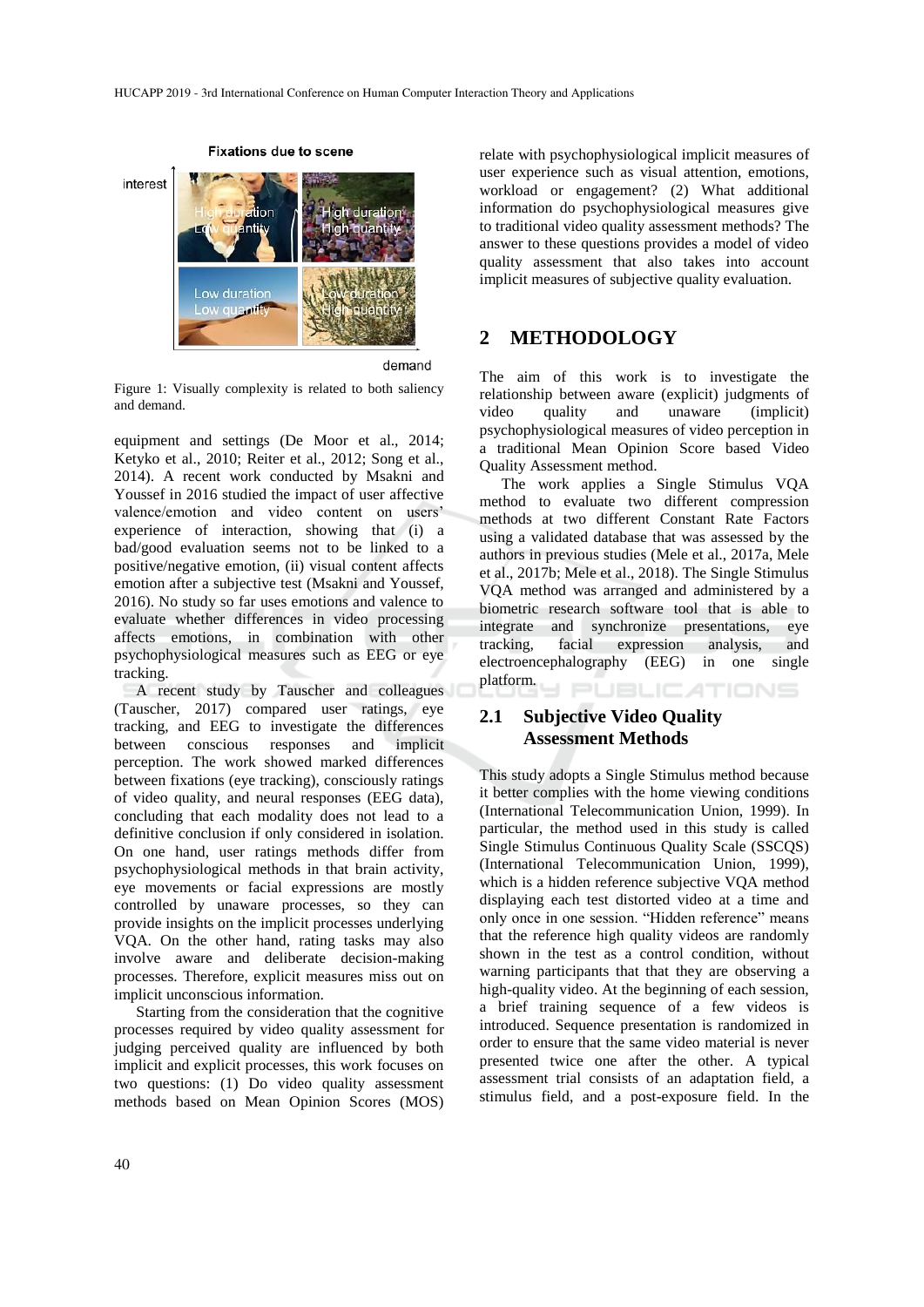SSCQS method, observers are asked to assign a quality value to each single video on a graded scale shown after each video ends. The quality scale that we used consisted of integers in the range 1-100. The scale is marked numerically on a slider and divided on into five equal portions, which are labelled with the following adjectives: "Bad", "Poor", "Fair", "Good", and "Excellent". The position of the slider is automatically reset to 1 after each evaluation ends.

The training trials appear before any test session without any noticeable interruption to the subjects. This procedure helps ensure the observers' opinion is stabilized. The whole session should last no longer than fifteen minutes to avoid participants' workload or learning effect. At the end of the test, Mean Opinion Scores (MOS) are calculated in an aggregated form. The quality scores collected during training trials should not be included in data analysis at the end of the test. The raw opinion scores are then converted to difference mean opinion score (DMOS) where the difference in scores between reference and distorted video is calculated (Sheikh et al., 2006).

#### **2.2 Psychophysiology Methods**

This study adopts three psychophysiology methods to evaluate the implicit components of subjective quality evaluation process: (1) facial expression recognition; (2) electroencephalography, and (3) eye tracking.

(1) *Facial Expression Recognition* is based on the fact that a highly significant combination of affective valence and emotional states is recognisable on our face. The movement of certain muscles of eyes, brows, lids, nostrils, and lips may provide information on the quality of the emotional response.

(2) *Electroencephalography* measures brain electrical signals over time. When neurons are activated, they produce a synaptic current that generates an electrical field over the scalp. This activity can be detected by EEG systems. EEG has been used in the UX fields to measure cognitive states during a task (Chai et al., 2014).

The most observed EEG rhythm in UX studies is the alpha wave, among five principal waves that can be distinguished with EEG according to their frequency range, i.e. delta  $(0.5 - 4 \text{ Hz})$ ; theta  $(4 - 8 \text{ Hz})$ Hz); alpha (8 - 12 Hz), beta (12 - 25Hz), and gamma (greater than 25Hz). Alpha activity can become suppressed/desynchronized when mental activity increases or when subjects become alert or drowsy

(Pizzagalli, 2007). Alpha power increase is related with an increase in relaxation, and it is therefore inversely related to cortical activity (Allen et al., 2003). Frontal EEG asymmetry in alpha oscillations is considered as the most fundamental decisionmaking dimension employed by humans in terms of approach/withdraw processes (Schneirla, 1959). An alpha activity lateralized to the left hemisphere indexes tendencies to approach, whereas right alpha activity lateralization is related to withdraw from unexpected or affective stimuli (Coan and Allen, 2003). Alpha activity happens over the posterior head regions; therefore, the alpha frontal asymmetry can be calculated by the electrodes located at frontal scalp regions (usually, F3 and F4) and its amplitude (Brain symmetry index, BSI) is defined by the following ratio: (1)

$$
BSI = (left - right)/(left + right)
$$
 (1)

Frontal alpha asymmetry (FAA) calculation (John, 1977) requires a preliminary pre-processing of the raw data which generally follows two steps: (i) epoch the data, i.e. break data into smaller temporal parts of up to 2 seconds; (ii) apply a frequency transformation to each epoch to determine frequencies; and (iii) the alpha frontal asymmetry index, generally computed as (2):

$$
FAA = \log (F4) - \log (F3)
$$
 (2)

where the difference between the alpha EEG power right electrode (usually F4) and the alpha EEG power left (usually F3) is calculated (Allen et al., 2004).

(3) *Eye Tracking Methodology* is a set of methods and techniques usually based on a corneal reflection system that is able to detect and record gaze position and eye movements in a given visual field. Most of the eye trackers in the market combine near-infrared technology with a high-resolution optical sensor to measure Pupil Center Corneal Reflection (PCCR). In PCCR, an infrared light source is used to elicit a reflection of the cornea and the pupil, that is then captured by a high-resolution camera. This process allows image-processing algorithms to measure the point of gaze related to the eye. Eye movements consist of a combination of saccades and fixations, and they are defined by both space and time. A saccade is defined as the movement between two fixations. Fixation duration is the length of time (usually 100-500 milliseconds) in which subject gazes on an area and it indicates attention at a specific location of the stimulus. Fixation area can be mapped to specific x-y coordinates and it may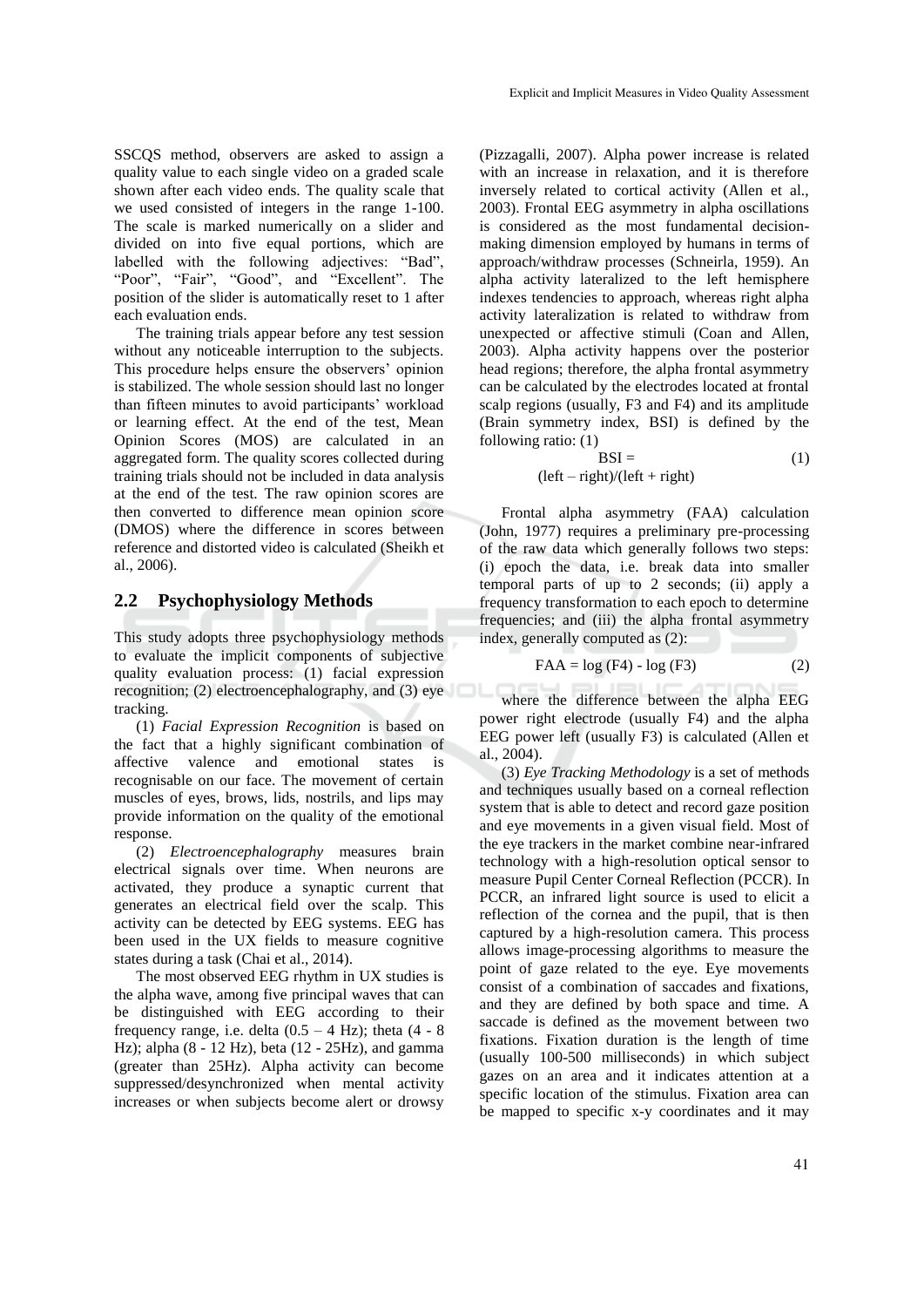indicate where user is paying attention (Duchowski, 2007). As eye movement indicate many aspects of cognition such as problem solving, reasoning, or search strategies, psychological research (as such as applied research in UX and human factors) predominantly uses eye-tracking methodology to gain insights into cognitive processes behind human behaviours (Ball et al., 2003; Just and Carpenter, 1976).

### **2.3 Apparatus**

The psychophysiological instruments described as follows were integrated and synchronized in a biometric research tool called iMotions, which integrates and synchronizes sensors in one software platform with some types of stimuli such as videos, websites, screen recordings, or surveys (www.imotions.com).

(1) *Facial Expression Recognition*. In this work the Affectiva Affdex technology is used, provided as an integrated module in iMotions. Affectiva is a facial expression algorithm that implements the Facial Action Coding System (FACS) developed by Paul Ekman to code 24 core facial Action Units (Ekman and Friesen, 1978) that humans do without any deliberate control of them. Affectiva is able to measure affective valence (positive, negative and neutral (-100 to 100) and the seven basic emotions (1-100) proposed by Ekman, i.e. anger, contempt, disgust, fear, joy, sadness, and surprise. In this work, valence and emotional values were computed with a threshold of 20% confidence, meaning that only facial expressions with at least a 20% probability of a human assessor rating the emotion equally to the Affdex algorithm should be accepted. Each rating has an accompanying confidence. The expressions falling outside the threshold were labelled as neutral or as a lack of facial expressions.

(2) *Electroencephalography.* In this study the 256Hz B-Alert X10 EEG Headset System (Advanced Brain Monitoring, CA, USA), 10- Channel Wireless EEG Headset was used. As described by the manufacturer, "B-Alert is a Bluetooth wireless system and sensor headset to record up to 9 channels of monopolar EEG (Fz, F3, F4, Cz, C3, C4, POz, P3, and P4) based on the 10-20 system (where electrodes are separated by 10%– 20% of the total distance around the circumference of the head), plus one optional channel of ECG data. "B-Alert Cognitive States Analysis software can be additionally used to create a *Benchmark* file of a subject's EEG profile by administering a series of simple onscreen tests and storing the resulting

session data as a permanent reference for future EEG recordings" (Advanced Brain Monitoring, 2016) (www.biopac.com). All EEG channels were referenced to the mean of the left and right mastoids. In this study, the contact impedance between electrodes and skin was kept to a value less than 40 kiloohm (kΩ). A conductive electrode cream (Kustomer Kinetics, CA, USA) was applied to each electrode, including the reference, after cleaning its surface with 70% isopropyl alcohol.

(3) *Eye Tracking.* In this work we used a USB screen-based device called EyeTech VT3 Mini, with 120 Hz sample rate, 0.5° accuracy, and a 20 x 5 cm headbox size.

The whole experiment was carried out using a MSI laptop computer 7RE Dominator Pro with a 7th Gen. Intel® Core™ i7 processor, running Windows 10 Pro, GeForce® GTX 1070 8GB GDDR5, 17.3", 120 Hz Refresh Rate, 17.3" built-in 4K LCD with 3840 X 2160 resolution.

### **2.4 Materials**

In this work, we replicated a subjective VQA test previously conducted and validated in a previous study (Mele et al. 2018). The subjective test uses five high technical-complexity benchmark videos derived from a set of source videos, each one lasting a mean of 10 seconds. The source database used is commonly used in the VQA field. It reflects a diversity in content and was previously validated by the authors in different studies (Mele et al., 2018; Mele et al., 2017). The effects of video content on psychophysiological data have not been studied before this study. Videos were 426 x 224 landscape resolution in the uncompressed YUV4MPEG 4:2:0 format. Reference videos were pre-processed with a visually lossless Constant Rate Factor (CRF) value of 10, and then processed by both the H264 model and a saliency-based model using two CRFs values (CRF=21 and CRF=27).

#### **2.5 Procedures**

The Single Stimulus Continuous Quality Scale survey was administered to participants using iMotions. The test was conducted under an artificial constant dim light in a UX laboratory equipped as described in section 2.3. Before starting the test, participants were informed about the general aims of the test and invited to read and sign the consent form. Each trial was carried out in a comfortable chair positioned about 60 centimetres from the screen. Both chair and desk height were adjustable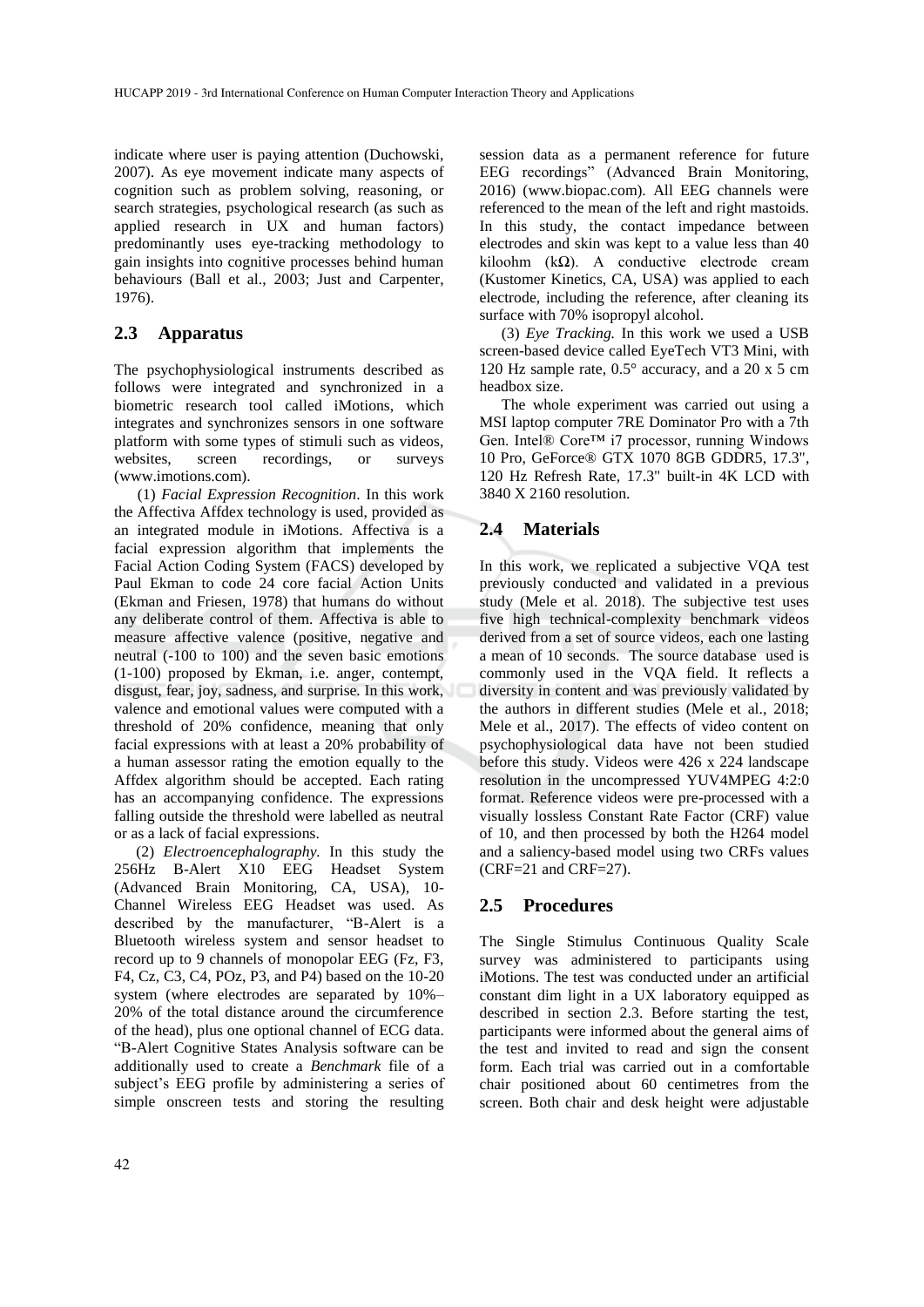to participants' height and requirements. Participants' data was anonymized. All subjects received financial compensation for their participation.

After participants were equipped with the EEG headset, a preliminary configuration of the equipment was carried out by the following steps: (i) Impedance check of each electrode site of the EEG headset, which measures the resistance between the scalp and electrode in  $k\Omega$  (lower values mean better conductivity between scalp and electrodes). (ii) Acquisition of benchmark data to create individualized EEG profiles, which allow cognitive states measured to be valid and accurate across all participants. Benchmarking session consists of three vigilance tasks, ie, a three-choice vigilance task; a visual psychomotor vigilance task, and an auditory psychomotor vigilance task. Benchmark data collection typically requires 9-10 minutes. (iii) A 16 points eye-tracking calibration, asking the subject to fixate on 16 targets moving from central to peripheral positions. The whole pre-setting phase required at least 15 minutes per participant.

Once all psychophysiological devices were calibrated, participants were asked to observe a sequence of 3 trial videos plus 25 experimental videos and rate the perceived quality of each on a slider marked from 1 to 100. The sequence composed by 25 experimental videos lasted about 10 minutes.

CE *A*ND

IHNO

#### **2.6 Subjects**

Nineteen right handed participants completed the subjective test in July 2018, 52.63% male, mean age 30 years old, no expert viewers. Participants were recruited by an online recruitment survey and they were selected after a preliminary interview about visual acuity, colour blindness, and professional experience in the field of video systems. Three outliers were excluded from the EEG dataset, and four participants were excluded by the eye tracking dataset.

### **3 RESULTS**

Results on the subjective VQA survey, electroencephalography, eye tracking, and facial expression recognition are described as follows.

### **3.1 Subjective Video Quality Assessment Survey**

For each subject, the Mean Opinion Scores assigned to the reference videos (REF MOS =  $75.72$ ; H264 CRF 21 = 70.83; Saliency-based CRF 21 = 71.84; H264 CRF 27 = 55.79; Saliency-based CRF 27 = 58.25) (Figure 2) were used to calculate the Difference Mean Opinion Scores (DMOS) (DMOS H264 CRF  $21 = 5.40$ ; DMOS Saliency-based CRF 21 = 3.89; DMOS H264 CRF 27 = 18.50; DMOS Saliency-based CRF  $27 = 16.59$ ).



Figure 2: Difference Mean Opinion Scores (lower values mean higher quality scores) for compression types.

The repeated measures ANOVA on MOS shows a significant difference between reference videos and compressed videos (reference vs H264 CRF 21,  $F(1,18) = 15.697$ ,  $p = 0.001$ ; reference vs saliencybased CRF 21,  $F(1.18) = 5.083$ ,  $p = 0.037$ ; reference vs H264 CRF 27,  $F(1,18) = 34.718$ ,  $p = 0.000$ ; reference vs saliency-based CRF 27,  $F(1,18) =$ 31.018,  $p = 0.000$ , with lower MOS for compressed videos. No significant difference in the DMOS assigned to the H264 compressed method compared to the DMOS assigned to videos compressed with the saliency-based compression method was found for both CRF values (CRF 21,  $F(1,18) = 1.870$ ,  $p >$ 0.05; CRF 27,  $F(1,18) = 3.665$ ,  $p > 0.05$ ).

#### **3.2 Electroencephalography**

The B-Alert EEG system provides an advanced automatic decontamination process for artefact removal, which minimizes the effects of muscular movements, eye movements, spikes, saturation, and excursions by a discrete wavelet transform (BIOPAC Systems, 2016). After pre-processing, the following scores are calculated by the B-Alert EEG system: (i) the engagement level (which is related to information-gathering, sustained attention, and visual scanning) which produces values from zero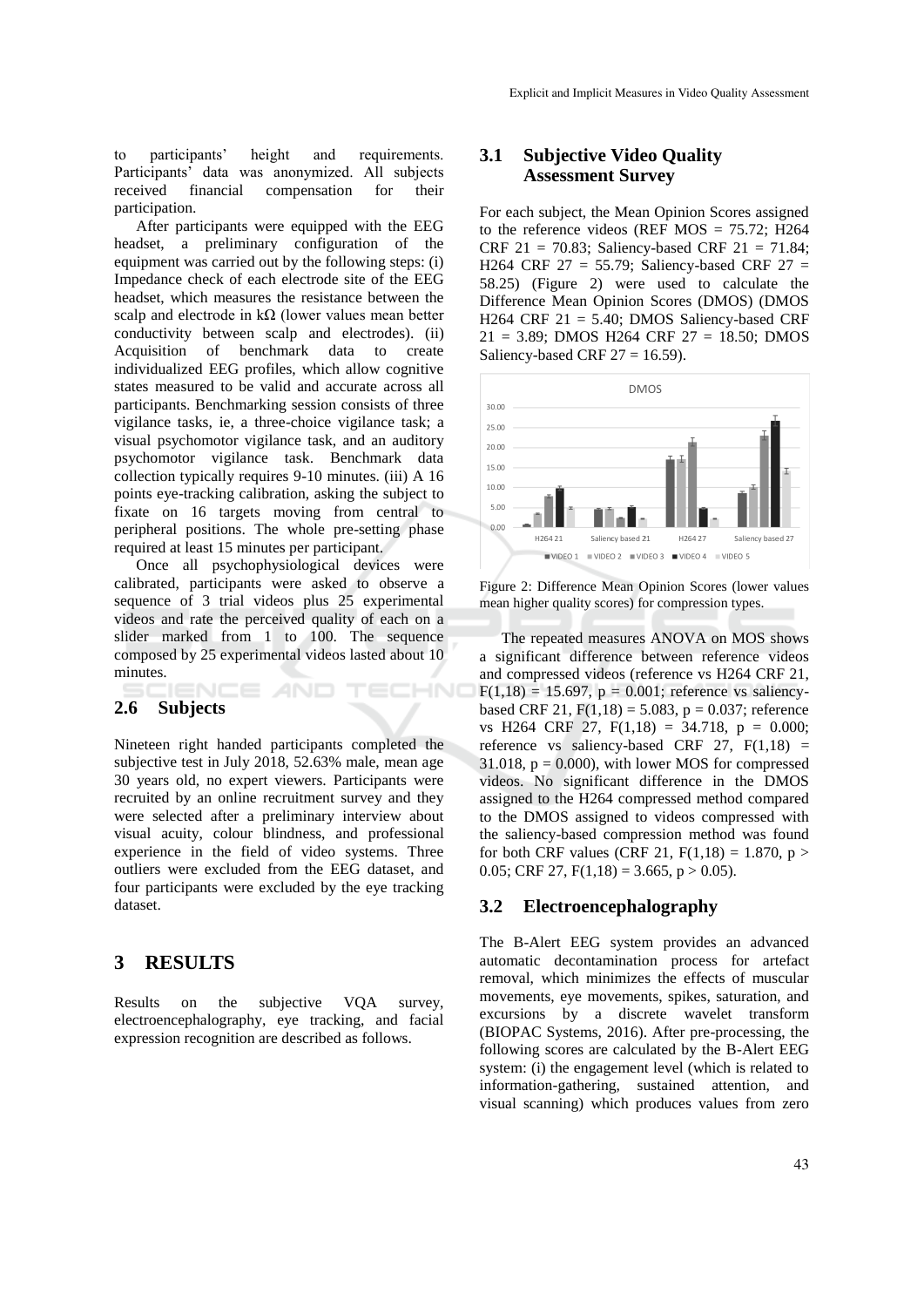(low engagement) to one (high engagement), according to four classification levels (High engagement =  $0.9$ , Low engagement =  $0.6$ , Distraction =  $0.3$ , Sleep onset =  $0.1$ ); (ii) the workload level, reflecting the level of working memory, problem solving and analytical reasoning during the trial. Workload values go from zero to one, where Boredom = up to 0.4, Optimal workload  $= 0.4$ -0.7, Stress and information overload  $=$  above 0.7 (iMotions, 2013); (iii) alpha frontal asymmetry, which is calculated as explained in section 2.4.

*Engagement.* For each video, the mean high engagement values (REF videos = 0.368; H264 CRF 21 videos = 0.386; Saliency-based CRF 21 videos =0.389; H264 CRF 27 videos = 0.378; Saliencybased CRF 27 videos  $= 0.363$  and the mean low engagement values (REF videos = 0.302; H264 CRF 21 videos =  $0.289$ ; Saliency-based CRF 21 videos = 0.300; H264 CRF 27 videos =  $0.049$ ; Saliency-based  $CRF 27$  videos = 0.305) were calculated (Figure 3).



Figure 3: EEG values showing the levels of high engagement, low engagement, distraction, and workload for both compressed and reference videos.

*Distraction.* For each video, the mean distraction values were calculated (REF videos = 0.048; H264 CRF 21 videos = 0.042; Saliency-based CRF 21 videos = 0.041; H264 CRF 27 videos = 0.049; Saliency-based CRF 27 videos  $= 0.045$ ) (Figure 3).

*Workload.* For each video, the mean workload values were calculated (REF videos =  $0.669$ ; H264 CRF 21 videos = 0.662; Saliency-based CRF 21 videos = 0.674; H264 CRF 27 videos = 0.669; Saliency-based CRF 27 videos  $= 0.654$ ) (Figure 3).

*Alpha Frontal Asymmetry.* For each compression type, mean alpha asymmetry values (REF videos = 2.322; H264 CRF 21 videos = 2.278; Saliency-based CRF 21 videos = 2.342; H264 CRF 27 videos = 2.277; Saliency-based CRF 27 videos  $= 2.245$ ) were calculated (figure 4).



Figure 4: EEG values showing the levels of Frontal Alpha Asymmetry for both compressed and reference videos.

The repeated measures ANOVA on valence means (engagement, distraction, workload, alpha frontal asymmetry) show no significant difference between reference videos and compressed videos and between h264 and saliency based compressed videos ( $p > 0.05$ ).

### **3.3 Eye Tracking**

Fixation number and duration of fixation time were calculated for the test videos (Table 1) and the rating pages (Table 2).

Table 1: Mean fixation duration and Mean Fixation Time for compressed and reference videos.

| <b>TEST VIDEOS</b> | Mean Fixation | <b>Mean Fixation</b> |
|--------------------|---------------|----------------------|
|                    | Number        | Time (ms)            |
| <b>REF</b>         | 12.865        | 318.270              |
| <b>H264 CRF 21</b> | 13.217        | 308,27               |
| Saliency-based     | 12.625        | 317.954              |
| <b>CRF 21</b>      |               |                      |
| H 264 CRF 27       | 12.995        | 312.770              |
| Saliency-based     | 15.960        | 335.929              |
| <b>CRF 27</b>      |               |                      |

Table 2: Mean fixation duration and Mean Fixation Time for the rating pages of compressed and reference videos.

| <b>RATING</b>                   | Mean Fixation | Mean Fixation |  |
|---------------------------------|---------------|---------------|--|
| <b>PAGES</b>                    | Number        | Time (ms)     |  |
| <b>REF</b>                      | 1.138         | 177.31        |  |
| <b>H264 CRF 21</b>              | 1.22          | 175.60        |  |
| Saliency-based<br><b>CRF 21</b> | 1.081         | 180.23        |  |
| <b>H264 CRF 27</b>              | 1.131         | 153.148       |  |
| Saliency-based<br><b>CRF 27</b> | 1.115         | 149.202       |  |

*Fixation Number.* The repeated measures ANOVA on eye-tracking metrics referring to test videos show a significant difference in fixation number between reference videos and H264 CRF 21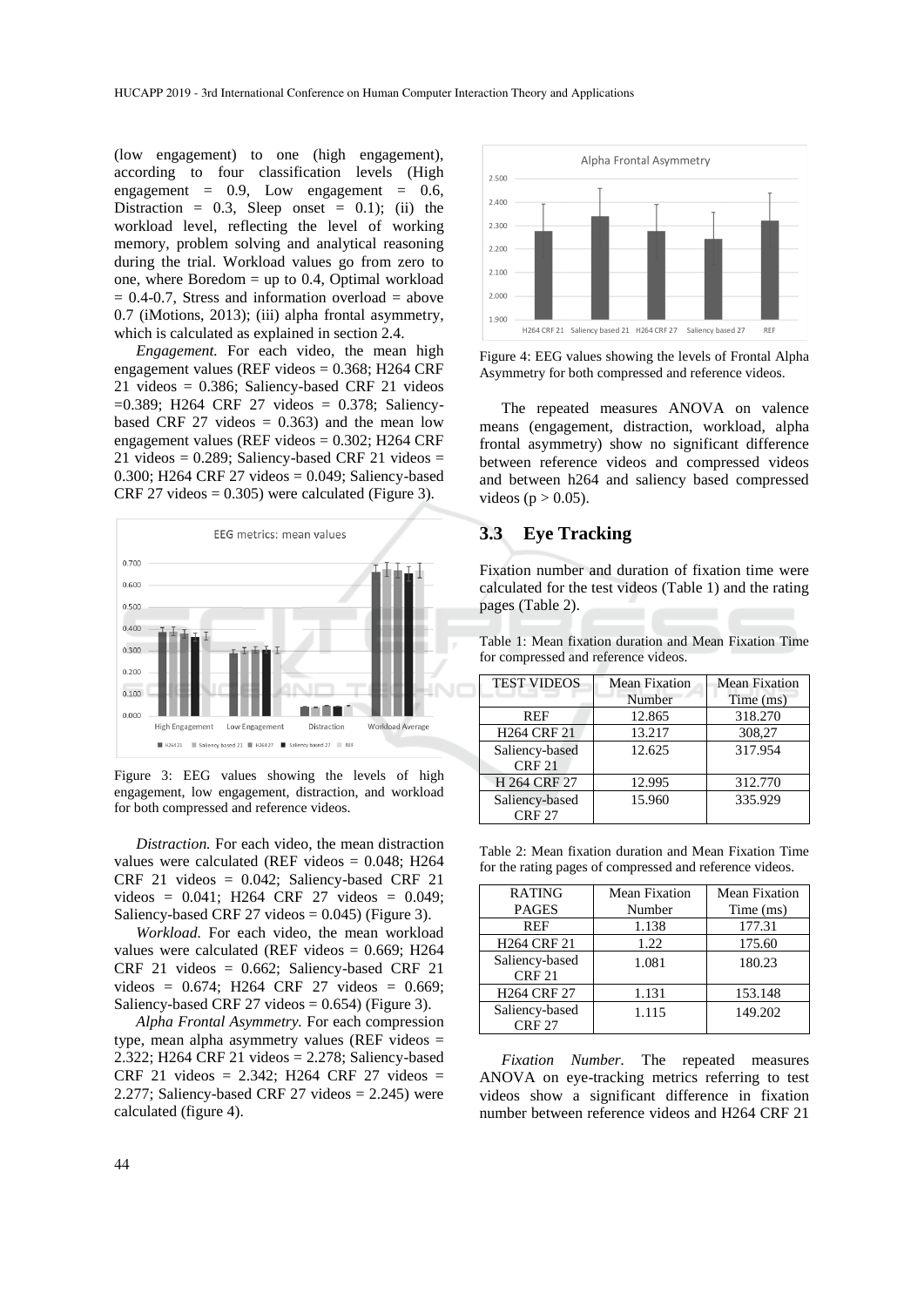compressed videos (F(1,14) = 152.962,  $p = 0.000$ ) and between reference videos and saliency based CRF 27 compressed videos  $(F(1,14) = 5.111, p =$ 0.04). No significant difference was found in fixation number between reference videos and both H264 CRF 27 videos (CRF 21,  $F(1,14) = 0.165$ ,  $p >$ 0.05) and saliency based CRF 21 compressed videos (CRF 21, F(1,14) = 0.602,  $p > 0.05$ ). A significant difference between the H264 compressed and saliency based compressed videos was found (CRF  $21 = F(1,14) = 98.368$ ,  $p = 0.000$ ; CRF 27  $F(1,14) =$ 6.241,  $p > 0.026$ 

*Fixation Time.* A significant difference in fixation duration was found between reference and CRF 27 compressed videos (F(1,14) = 49.651, p = 0.000). No significant difference in fixation duration was found between reference and CRF 21 compressed videos (H264 F(1,14) = 2.426,  $p > 0.05$ ; saliency based =  $F(1,14) = 0.001$ , p > 0.05; CRF 27,  $F(1,14) = 2.903$ ,  $p > 0.05$ ). No significant difference between H264 compressed and saliency based compressed videos was found for fixation duration (CRF 21 =  $F(1,14) = 0.395$ ,  $p > 0.05$ ; CRF 27 =  $F(1,14)=2.654, p>0.05$ .

#### **3.4 Facial Expression Recognition**

The mean time percent for each emotion, calculated as the mean of 100\*(count frames in which emotion appears/count frames in stimulus), was obtained for overall valence and basic emotions, as reported in Table 3.

Table 3: Mean time percent of both emotions and valence for compressed and reference videos.

|          | H <sub>264</sub><br>CRF21 | Saliency-<br>based<br><b>CRF 21</b> | H <sub>264</sub><br><b>CRF</b><br>27 | Saliency-<br>based<br><b>CRF 27</b> |
|----------|---------------------------|-------------------------------------|--------------------------------------|-------------------------------------|
| Positive | 1.048                     | 0.839                               | 0.208                                | 0.003                               |
| Negative | 0.309                     | 0.641                               | 1.002                                | 0.293                               |
| Neutral  | 78.991                    | 75.296                              | 76.564                               | 75.888                              |
| Anger    |                           | 0.003                               | 0.01                                 | 0                                   |
| Joy      | 0.414                     | 0.579                               | 0.282                                | 0                                   |
| Surprise | 2.808                     | 1.775                               | 1.188                                | 1.044                               |
| Sadness  |                           | 0                                   | 0.032                                | 0                                   |
| Contempt | 0.766                     | 0.214                               | 0.64                                 | 0.44                                |
| Fear     | 8.452                     | 6.152                               | 6.859                                | 4.809                               |
| Disgust  |                           |                                     | 0.458                                | 0.003                               |

The repeated measures ANOVA on valence means (positive, negative, and neutral) show no significant difference between reference videos and compressed videos and between h264 and saliency based compressed videos ( $p > 0.05$ ).

#### **3.5 Comparative Analyses**

*MOS vs Psychophysiological Measures.* In test videos, a significant positive correlation was found between MOS and neutral affective valence (Pearson's  $r = 0.420$ ,  $p = 0.037$ ). No significant correlation was found between MOS scores and the other EEG metrics (engagement, distraction, workload) and between MOS scores and eye tracking values (number of fixations, fixation time). A significant positive correlation was also found between the duration of the test and alpha frontal symmetry mean scores (Pearson's  $r = 0.500$ ,  $p =$ 0.011).

*EEG Measures vs Eye Tracking Measures.* Correlations between EEG values and eye tracking values were computed, showing no significant correlation among EEG values and eye tracking values for both test video stimuli and rating pages.

*EEG Measures vs Facial Recognition Measures in Test Video Pages.* Correlations between EEG data and affective values calculated in test videos showed a positive correlation between high engagement and both joy (Pearson's  $r = 0.531$ ,  $p = 0.006$ ) and positive valence (Pearson's  $r = 0.559$ ,  $p = 0.004$ ), a negative correlation between low engagement and both joy (Pearson's  $r = -0.439$ ,  $p = 0.028$ ) and positive valence (Pearson's  $r = -0.460$ ,  $p = 0.021$ ). Moreover, a negative correlation between contempt and workload was found (Pearson's  $r = 0.552$ ,  $p =$  $0.004$ ).

*EEG Measures vs Facial Recognition Measures in Rating Pages.* Correlations between EEG data and affective values calculated in rating pages showed a positive correlation between high engagement and fear (Pearson's  $r = 0.466$ ,  $p = 0.022$ ), a negative correlation between low engagement and both joy (Pearson's  $r = -0.439$ ,  $p = 0.002$ ), and a positive correlation between workload and sadness was found (Pearson's  $r = -0.449$ ,  $p = 0.028$ ).

*Eye Tracking Data vs Facial Recognition Measures in Test Videos.* Correlations between eye tracking data in video pages and the related affective values were computed, showing no correlation between fixation number and duration, and between valence and emotions.

*Eye Tracking Measures vs Facial Expression Measures in Rating Pages.* Correlations between eye tracking data in rating pages and the related facial expression values showed a positive correlation between fixation number and positive valence (Pearson's  $r = 0.584$ ,  $p = 0.002$ ) and fixation number and surprise (Pearson's  $r = 0.622$ ,  $p = 0.001$ ). Similar correlations were found between fixation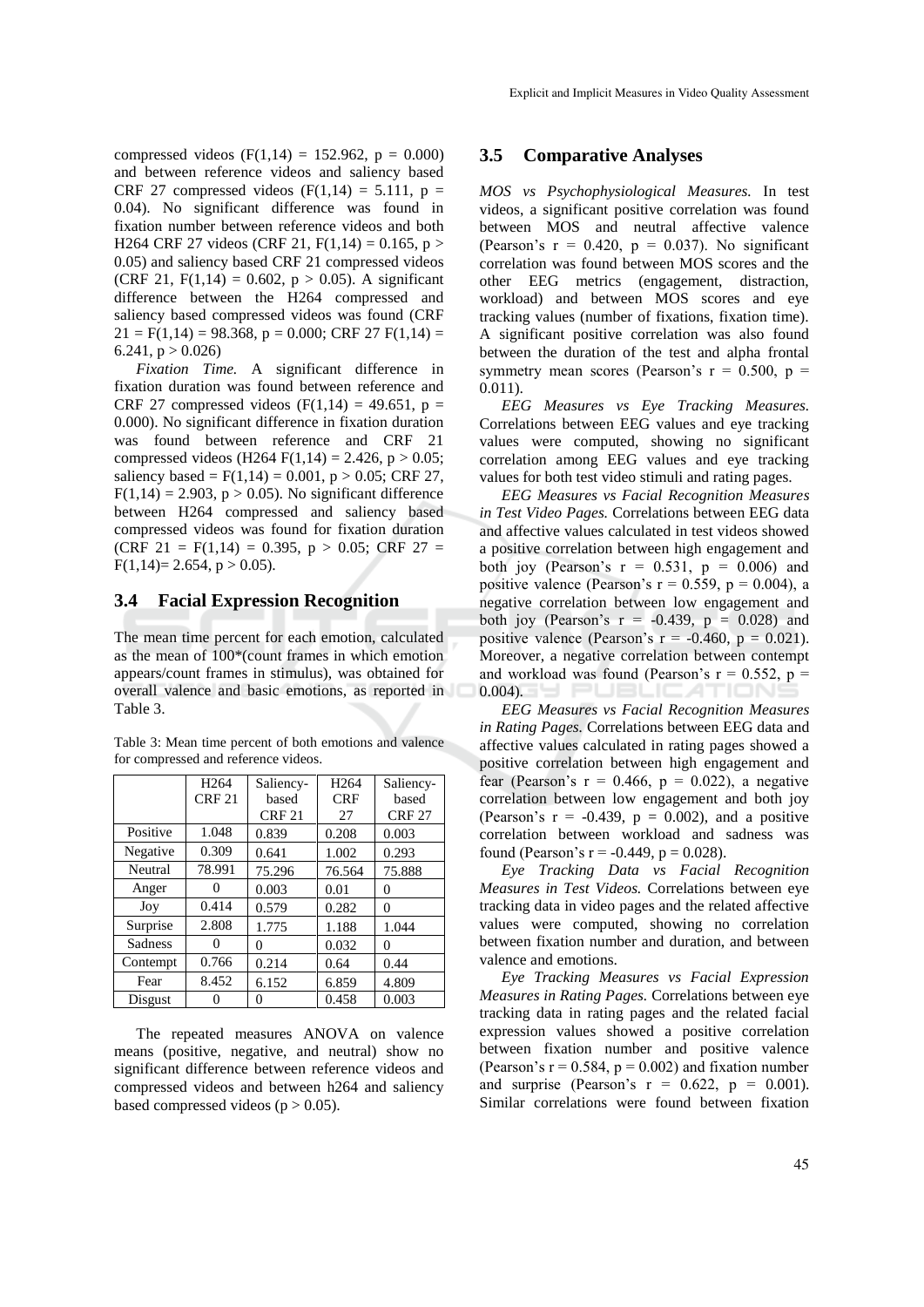duration in rating pages and (i) positive valence  $(r =$ 529, p = 0.007), (ii) negative valence ( $r = 562$ , p = 0.003), (iii) surprise ( $r = 0.761$ ,  $p = 0.000$ ), and (iv) contempt ( $r = 0.426$ ,  $p = 0.008$ ). Moreover, a significant negative correlation between positive valence and the most fixed rating AOIs was found (Spearman's  $r = 0.414$ ,  $p = 0.04$ ).

### **4 DISCUSSION**

The current study aimed to understand (i) in which measure current video quality assessment methods relate with psychophysiological measures, and (ii) whether psychophysiological measures add to traditional video quality assessment methods new valuable information about humans' experience of interaction.

*(i) Which psychophysiological measure correlate with subjective video quality assessment measures?*  As expected, explicit subjective ratings showed a significant difference between reference and compressed videos. Observers assigned qualitatively higher scores to the test reference videos than the compressed ones, meaning that the observers noticed quality distortions in videos compressed with both methods.

Differences in the effects of video quality observation were also investigated among the psychophysiological values measured during the VQA test for reference and compressed videos, i.e. electroencephalography, eye tracking and facial expression recognition. A significant difference between compressed and reference videos was found only for eye tracking measures too. EEG and facial expression recognition measure did not result able to detect any significant difference between reference videos and compressed videos. Findings show significantly higher fixation number and fixation duration on compressed videos than on reference videos, thus replicating the results obtained for the explicit VQA method. In particular, fixation duration decreases for videos compressed at high compression levels, whereas fixation number is significantly higher in compressed videos than in reference videos. Findings on gaze shows then that fixations are sensitive to differences in video quality as such explicit VQA subjective ratings. Contrary to VQA, fixation measures seem to be also able to selectively indicate which of the compressed video types and compression levels significantly affect subjective quality perception. These results confirm that higher fixation number indicates an increase of

working memory load, and that fixation time increases as mental load increases.

*(ii) Do psychophysiological measures add to traditional video quality assessment methods new valuable information about human perception?*  Findings on electroencephalography values showed that frontal alpha asymmetry increases as the test progresses, thus indicating a downturn in the observers' approach motivation to interact with the system as the duration of the test increases. However, less motivation does not indicate a positive/negative affective valence, since a decrease in approach motivation does not correlate to valence. During the observation of test videos, neutral valence was significantly present than both positive and negative valence independently from compression level, confirming that a bad/good evaluation of video quality seems to be not linked to a positive/negative experience of interaction (Msakni and Youssef, 2016).

High engagement values measured through the EEG correlated with negative emotions of fear when rating pages were presented, suggesting that participants were afraid of giving a wrong answer while assigning scores to videos (even if they were previously warned that there were not correct answers to the test). High engagement correlated also with positive emotions of joy while observing videos. At the same time, engagement did not correlate with subjective scores of video quality. Therefore, the attention allocation processes behind perceivers' engagement are not linked to the explicit evaluation of video quality, but they might be related to video content.

Workload values measured through the EEG correlated with sadness in both rating pages and video pages. The more the perceived amount of work increases, the more negative emotions of sadness increase for participants. However, this did not affect the test since negative valence did not significantly occur during the test.

Finally, eye fixation duration in rating pages positively correlated with both positive and negative valence values and emotions of surprise, whereas eye fixation number positively correlated only with positive valence values, surprise and contempt. These findings suggest that emotions of surprise and affective non-neutral valence might indicate qualitative information of observers' experience of assigning a quality score. However, these results did not occur for video pages, showing no changes in emotions and valence for visual perception of videos but it only happens when users are involved in the rating task.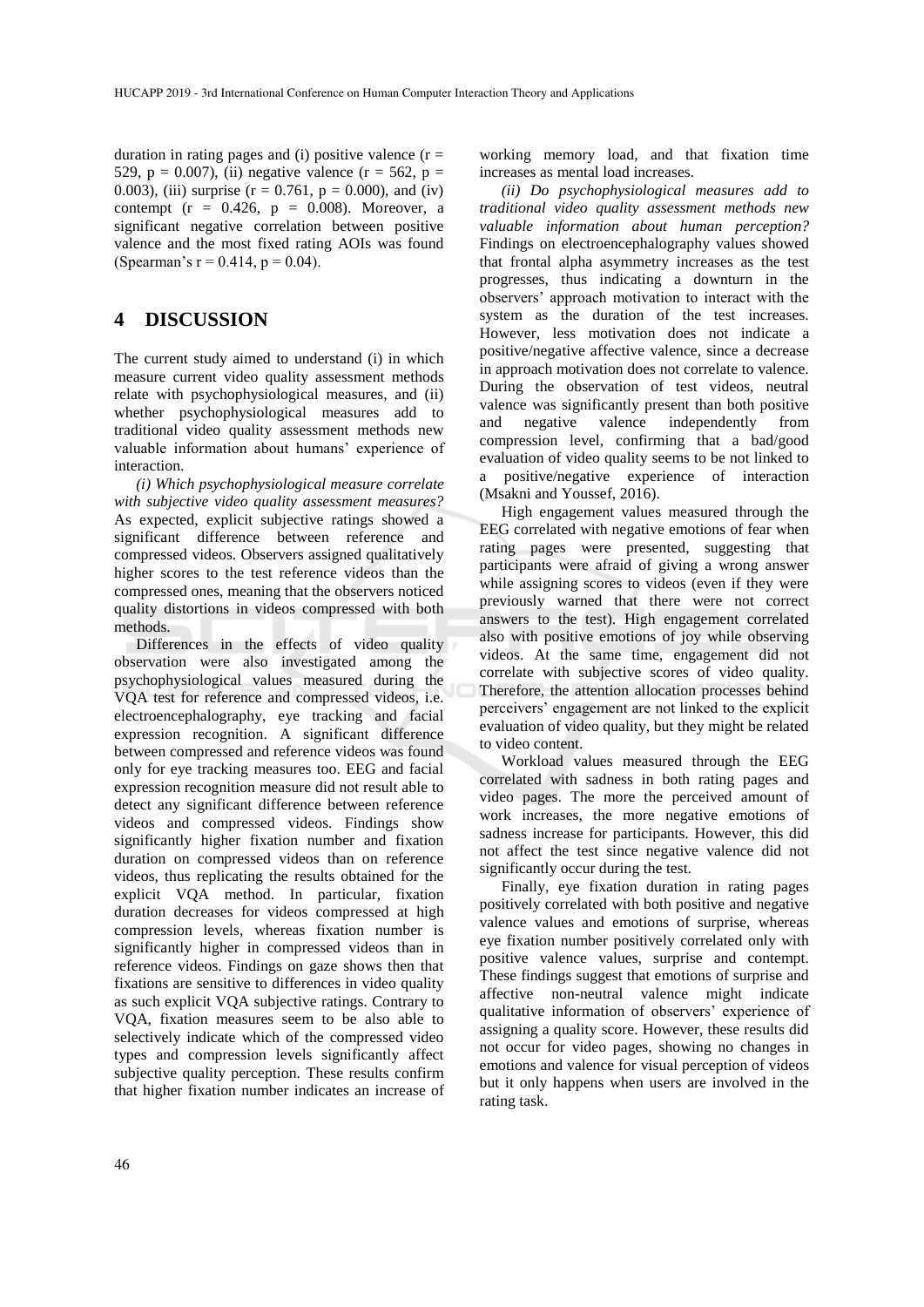### **5 CONCLUSIONS**

This work was able to (1) investigate in which way the logic behind one of the most used video quality assessment method, i.e. the Single Stimulus Continuous Quality Scale (SSCQS), relates with unaware psychophysiological measures of quality perception, and (2) understand what the main psychophysiological methods can add to traditional video quality assessment methods. Gaze tracking measures, electroencephalography and emotion recognition through facial expression recognition were used to measure implicit components of users' interaction with videos during a SSCQS-based survey. Reference videos and videos compressed with two different compression methods were used.

Main findings showed that gaze fixation measures are able to predict differences in perceived quality of video compression during VQA. Fixation number increases and fixation duration decreases as compression levels increment. Contrary to explicit VQA methods, fixation measures were more sensitive than explicit VQA methods to difference of quality in that eye tracking measures were able to better discriminate differences among compression levels.

EEG measures revealed that observers' approach motivation decreases as the duration of the video quality rating test increases. As high workload values increased, negative emotions of sadness increased too in both video and VQA ratings, showing a relation between workload and stressrelated negative emotions. However, perceived workload was not significantly high during the entire test. Therefore, workload was not strong enough to affect overall participants' emotional valence, which was overall neutral during the whole test.

Emotions of fear appeared only during the rating task together with high engagement EEG values. Contrarily, during video display, high engagement EEG values related to positive emotions of joy but not to subjective scores of quality. Therefore, positive valence factors that are not linked to video compression (likely video content) increased participants' sustained attention.

In conclusion, psychophysiological measures do not fully account for quantitative explicitly perceived differences in video compression. Only gaze tracking measures predict VQA scores. However, measures of affective valence, basic emotions, engagement, workload and frontal asymmetry are able to add additional qualitative information of video quality. Future works will extend the implications of this study to other sensory

stimuli such as audio or multimedia content, in order to study whether and how implicit processes affect subjective signal quality assessment processes.

## **REFERENCES**

- Albanesi, M. G., & Amadeo, R. 2011. Impact of Fixation Time on Subjective Video Quality Metric: a New Proposal for Lossy Compression Impairment Assessment. *World Academy of Science, Engineering, and Technology*, 59, 1604-1611, p. 1334).
- Allen, J. J. B., Coan, J. A., & Nazarian, M. 2003. What's the difference? Issues and assumptions in the use of difference scores and other metrics of anterior brain asymmetry in emotion. Submitted to the special issue of *Biological Psychology*.
- Allen, J. J., Coan, J. A., & Nazarian, M. 2004. Issues and assumptions on the road from raw signals to metrics of frontal EEG asymmetry in emotion. *Biological psychology*, 67(1-2), 183-218.
- Antons, J. N., Arndt, S., Schleicher, R., & Möller, S. 2014. *Brain activity correlates of quality of experience. In Quality of experience* (pp. 109-119). Springer, Cham
- Arnau-Gonzlez, P., Arevalillo-Herrez, M., & Ramzan, N. 2017. Fusing highly dimensional energy and connectivity features to identify affective states from EEG signals, *Neurocomputing*, vol. 244, pp. 81 – 89.
- Ball, L. J., Lucas, E. J., Miles, J. N. V., & Gale, A. G. 2003. Inspection times and the selection task: What do eye-movements reveal about relevance effects? *Quarterly Journal of Experimental Psychology*, 56A, 1053-1077;
- Billeci, L., Sicca, F., Maharatna, K., Apicella, F., Narzisi, A., Campatelli, G., Calderoni, S., Pioggia, G., Muratori, F., 2013. On the application of quantitative EEG for characterizing autistic brain: a systematic review, *Frontiers in Human Neuroscience*, Vol. 7, No. 442, pp. 1-15.
- BIOPAC Systems, Inc. Manufactured by Advanced Brain Monitoring, 2016, Inc.B-Alert with AcqKnowledge Quick Guide Benchmark Acquisition and Cognitive States Analysis.
- Chai, J., Ge, Y., Liu, Y., Li, W., Zhou, L., Yao, L., & Sun, X. 2014. Application of frontal EEG asymmetry to user experience research. In *International conference on engineering psychology and cognitive ergonomics* (pp. 234-243). Springer, Cham.
- Coan, J. A., & Allen, J. J. 2003. Frontal EEG asymmetry and the behavioral activation and inhibition systems. *Psychophysiolog*y, 40(1), 106-114.
- Coan, J. A., & Allen, J. J. 2004. Frontal EEG asymmetry as a moderator and mediator of emotion. *Biological psychology*, 67(1-2), 7-50.
- Davidson, R. J. 1988. EEG measures of cerebral asymmetry: Conceptual and methodological issues. *International journal of neuroscience*, 39(1-2), 71-89.
- Davidson, R. J. 2004. What Does the Prefrontal Cortex 'Do' in Affect: Perspectives on Frontal EEG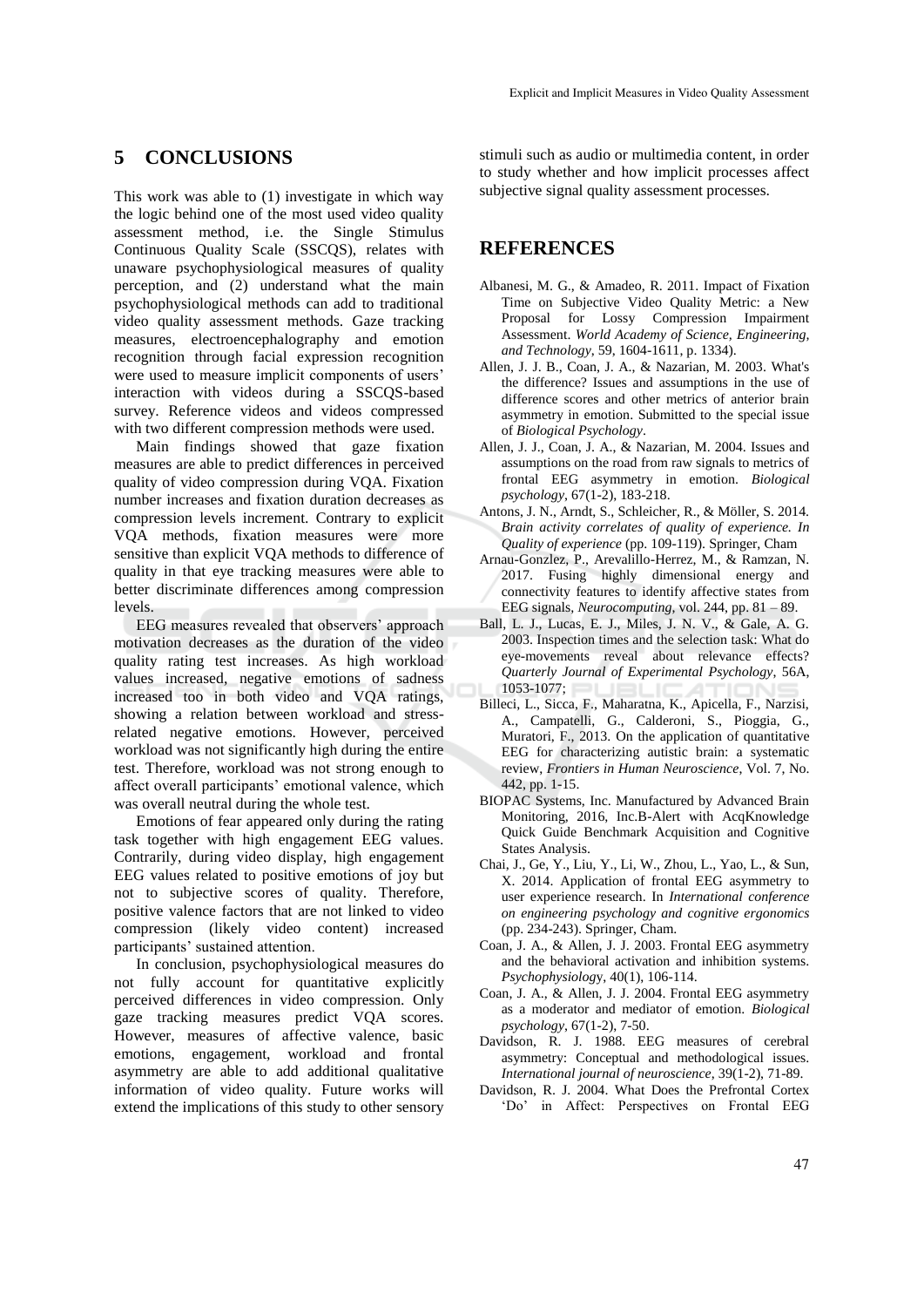Asymmetry Research, *Biological Psychology*, 67, 219- 33

- De Moor, K., Mazza, F., Hupont, I., Quintero, M. R., Mäki, T., & Varela, M. 2014. Chamber QoE: a multiinstrumental approach to explore affective aspects in relation to quality of experience. In *Human Vision and Electronic Imaging XIX* (Vol. 9014, p. 90140U). International Society for Optics and Photonics.
- Duchowski, A. T. 2007. *Eye tracking methodology. Theory and practice*, 328.
- Ekman, P., Friesen, W.V., 1978. Manual for the facial action coding system. *Consulting Psychologists Press*.
- iMotions,A.S. 2013. EEG iMotions Biometric Research Platform, from https://imotions.com/eeg/.
- Engelke, U., Darcy, D. P., Mulliken, G. H., Bosse, S., Martini, M. G., Arndt, S., ... & Brunnström, K. 2017. Psychophysiology-based QoE assessment: A survey. *IEEE Journal of Selected Topics in Signal Processing*, 11(1), 6-21.
- Gruzelier, J. H. 2014. EEG-neurofeedback for optimising performance. I: a review of cognitive and affective outcome in healthy participants. *Neuroscience & Biobehavioral Reviews*, 44, 124-141
- Hagemann, D., Naumann, E., Thayer, J. F., & Bartussek, D. 2002. Does resting electroencephalograph asymmetry reflect a trait? An application of latent state-trait theory. *Journal of personality and social psychology*, 82(4), 619.
- iMotions, A. S. 2015. Affectiva iMotions Biometric Research Platform. from https://imotions.com/ affectiva.
- International Telecommunication Union, 1999. *ITU-T Recommendation P.910, Subjective video quality assessment methods for multimedia applications,*  International Telecommunication Union. Geneva, Switzerland.
- International Telecommunication Union, 2002. *ITU-R Recommendation BT.500-11, Methodology for the subjective assessment of the quality of television pictures*. Geneva, Switzerland.
- International Telecommunication Union, 2008. *ITU: New definitions for inclusion in Recommendation ITU-T P.10/G.100, ITU-T Rec. P.10/G.100.* Geneva, Switzerland.
- Jia, L., Tu, Y., Wang, L., Zhong, X., & Wang, Y. (2018). Study of image quality using event‐related potentials and eye tracking measurement*. Journal of the Society for Information Display*.
- John, E.R. 1977. Neurometrics: clinical applications of quantitative electrophysiology, in: E.R. John, R.W. Thatcher, (Eds), *Functional neuroscience*: vol.2, Lawrence Erlbaum Associates, Hillsdale, NY, pp. 246- 251.
- Just, M. A., & Carpenter, P. A. 1976. Eye fixations and cognitive processes. *Cognitive Psychology*, 8, 441- 480.
- Ketyko, I., De Moor, K., Joseph, W., Martens, L., & De Marez, L. 2010. Performing QoE-measurements in an actual 3G network. *In Broadband Multimedia Systems and Broadcasting (BMSB), 2010 IEEE International Symposium on* (pp. 1-6). IEEE.
- Majaranta, P. (Ed.). 2011. Gaze Interaction and Applications of Eye Tracking: Advances in Assistive Technologies: *Advances in Assistive Technologie*s. IGI Global.
- Mele, M. L., Millar, D., & Rijnders, C. E. 2017a. The Web-based Subjective Quality Assessment of an Adaptive Image Compression Plug-in. In *VISIGRAPP (2: HUCAPP)* (pp. 133-137);
- Mele, M. L., Millar, D., & Rijnders, C. E. 2017b. Using Spatio-Temporal Saliency to Predict Subjective Video Quality: A New High-Speed Objective Assessment Metric. In *International Conference on Human-Computer Interaction* (pp. 353-368). Springer, Cham.
- Mele, M. L., Millar, D., & Rijnders, C. E. 2018. Sencogi Spatio-Temporal Saliency: A New Metric for Predicting Subjective Video Quality on Mobile Devices. In *International Conference on Human-Computer Interaction* (pp. 552-564). Springer, Cham.
- McDuff, D. 2017. "New Methods for Measuring Advertising Efficacy". *Digital Advertising: Theory and Research*.
- Song, W., Tjondronegoro, D., & Himawan, I. 2014. Acceptability-based QoE management for user-centric mobile video delivery: A field study evaluation. In *Proceedings of the 22nd ACM international conference on Multimedia* (pp. 267-276). ACM.
- Moldovan, A. N., Ghergulescu, I., Weibelzahl, S., & Muntean, C. H. 2013. User-centered EEG-based multimedia quality assessment. In *Broadband Multimedia Systems and Broadcasting (BMSB), 2013 IEEE International Symposium on* (pp. 1-8). IEEE.
- Msakni, H. G., & Youssef, H. 2016. Impact of user emotion and video content on video Quality of Experience. In *Proc. 5th ISCA/DEGA Workshop on Perceptual Quality of Systems (PQS 2016)* (pp. 97- 101)
- Orquin, J. L., & Loose, S. M. 2013. Attention and choice: A review on eye movements in decision making. *Acta psychologica*, 144(1), 190-206.
- Pizzagalli, D. 2007, Electroencephalography and high density electrophysiological source localization, in: J.T., Caccioppo, L.G., Tassinary, G. Berntson, (Eds), *Handbook of psychophysiology*, Cambridge University Press, Cambridge, UK, pp. 56-84.
- Reiter, U., & De Moor, K.., 2012. Content categorization based on implicit and explicit user feedback: combining self-reports with EEG emotional state analysis. *In Quality of multimedia experience (QoMEX), 2012 fourth international workshop on* (pp. 266-271), IEEE.
- Schneirla, T. 1959. An evolutionary and developmental theory of biphasic processes underlying approach and withdrawal. In M. Jones (Ed.), *Nebraska Symposium on Motivation* (pp. 1-42). Lincoln, NE: University of Nebraska Press.
- Scholler, S., Bosse, S., Treder, M. S., Blankertz, B., Curio, G., Muller, K.-R., & Wiegand, T. 2012. Toward a direct measure of video quality perception using EEG, IEEE Trans. *Image Process*., vol. 21, no. 5, pp. 2619– 2629.